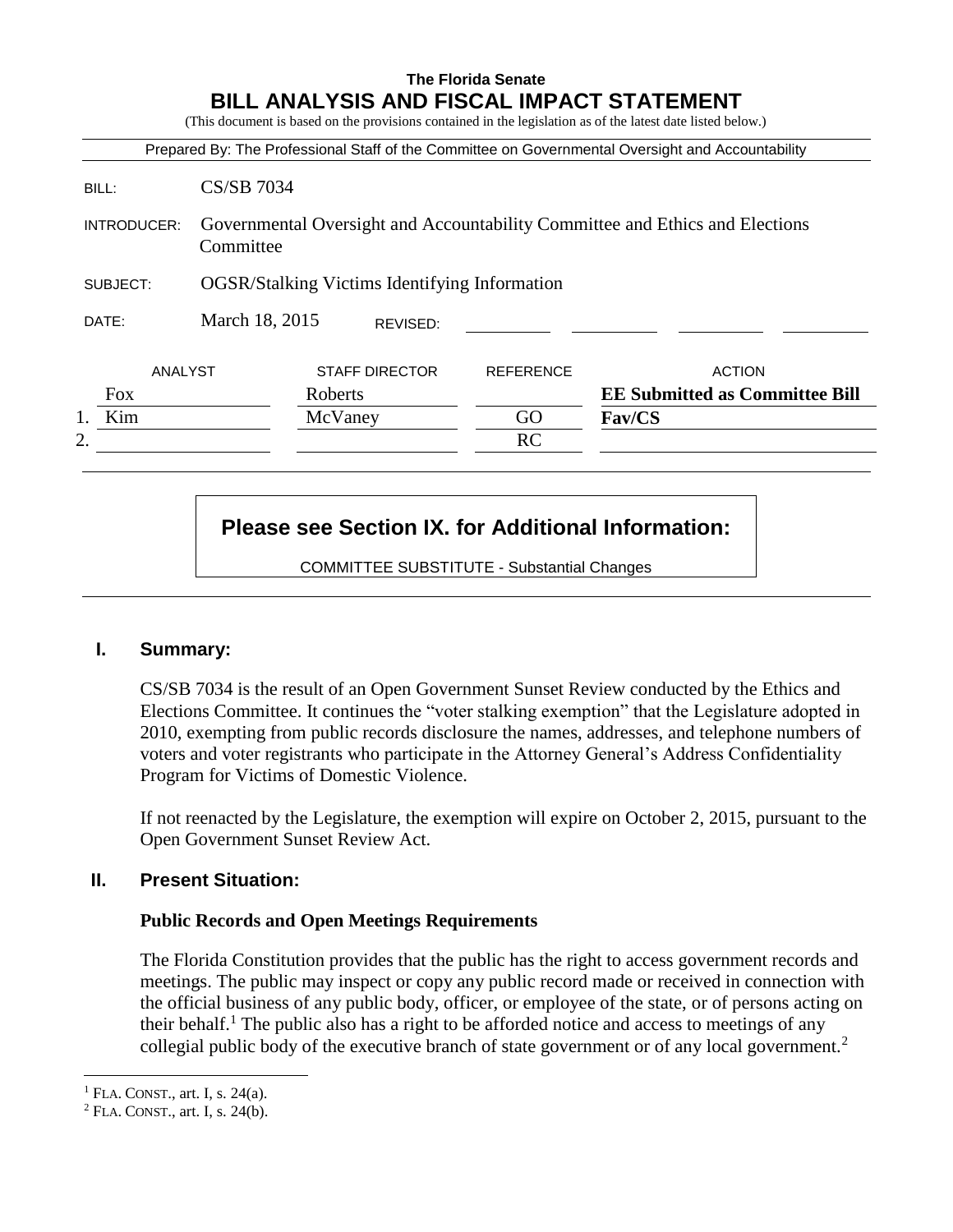The Legislature's meetings must also be open and noticed to the public, unless there is an exception provided for by the Constitution.<sup>3</sup>

In addition to the Florida Constitution, the Florida Statutes specify conditions under which public access must be provided to government records and meetings. The Public Records Act<sup>4</sup> guarantees every person's right to inspect and copy any state or local government public record.<sup>5</sup> The Sunshine Law<sup>6</sup> requires all meetings of any board or commission of any state or local agency or authority at which official acts are to be taken to be noticed and open to the public.<sup>7</sup>

The Legislature may create an exemption to public records or open meetings requirements.<sup>8</sup> An exemption must specifically state the public necessity justifying the exemption<sup>9</sup> and must be tailored to accomplish the stated purpose of the law.<sup>10</sup>

#### **Open Government Sunset Review Act**

The Open Government Sunset Review Act (referred to hereafter as the "OGSR") prescribes a legislative review process for newly created or substantially amended public records or open meetings exemptions.<sup>11</sup> The OGSR provides that an exemption automatically repeals on October 2nd of the fifth year after creation or substantial amendment; in order to save an exemption from repeal, the Legislature must reenact the exemption.<sup>12</sup>

<sup>6</sup> Section 286.011, F.S.

<sup>7</sup> Section 286.011(1)-(2), F.S. The Sunshine Law does not apply to the Legislature; rather, open meetings requirements for the Legislature are set out in the Florida Constitution. Article III, section 4(e) of the Florida Constitution provide that legislative committee meetings must be open and noticed to the public. In addition, prearranged gatherings, between more than two members of the Legislature, or between the Governor, the President of the Senate, or the Speaker of the House of Representatives, the purpose of which is to agree upon or to take formal legislative action, must be reasonably open to the public.

<sup>8</sup> FLA. CONST., art. I, s. 24(c). There is a difference between records the Legislature designates as exempt from public records requirements and those the Legislature designates *confidential* and exempt. A record classified as exempt from public disclosure may be disclosed under certain circumstances. *Williams v. City of Minneola*, 575 So.2d 687 (Fla. 5th DCA 1991). If the Legislature designates a record as confidential, such record may not be released, to anyone other than the persons or entities specifically designated in the statutory exemption. *WFTV, Inc. v. The School Board of Seminole*, 874 So.2d 48 (Fla. 5th DCA 2004).

 $10$  FLA. CONST., art. I, s. 24(c).

<sup>11</sup> Sections 119.15 and 119.15(4)(b), F.S., provide that an exemption is considered to be substantially amended if it is expanded to include more information or to include meetings. The OGSR does not apply to an exemption that is required by federal law or that applies solely to the Legislature or the State Court System pursuant to section 119.15(2), F.S.

 $12$  Section 119.15(3), F.S.

 $\overline{a}$ <sup>3</sup> FLA. CONST., art. I, s. 24(b).

<sup>4</sup> Chapter 119, F.S.

 $5$  Section 119.011(12), F.S., defines "public record" to mean "all documents, papers, letters, maps, books, tapes, photographs, films, sound recordings, data processing software, or other material, regardless of the physical form, characteristics, or means of transmission, made or received pursuant to law or ordinance or in connection with the transaction of official business by any agency." Section 119.011(2), F.S., defines "agency" to mean as "any state, county, district, authority, or municipal officer, department, division, board, bureau, commission, or other separate unit of government created or established by law including, for the purposes of this chapter, the Commission on Ethics, the Public Service Commission, and the Office of Public Counsel, and any other public or private agency, person, partnership, corporation, or business entity acting on behalf of any public agency." The Public Records Act does not apply to legislative or judicial records. *Locke v. Hawkes*, 595 So.2d 32 (Fla. 1992). The Legislature's records are public pursuant to section 11.0431, F.S.

 $9$  FLA. CONST., art. I, s. 24(c).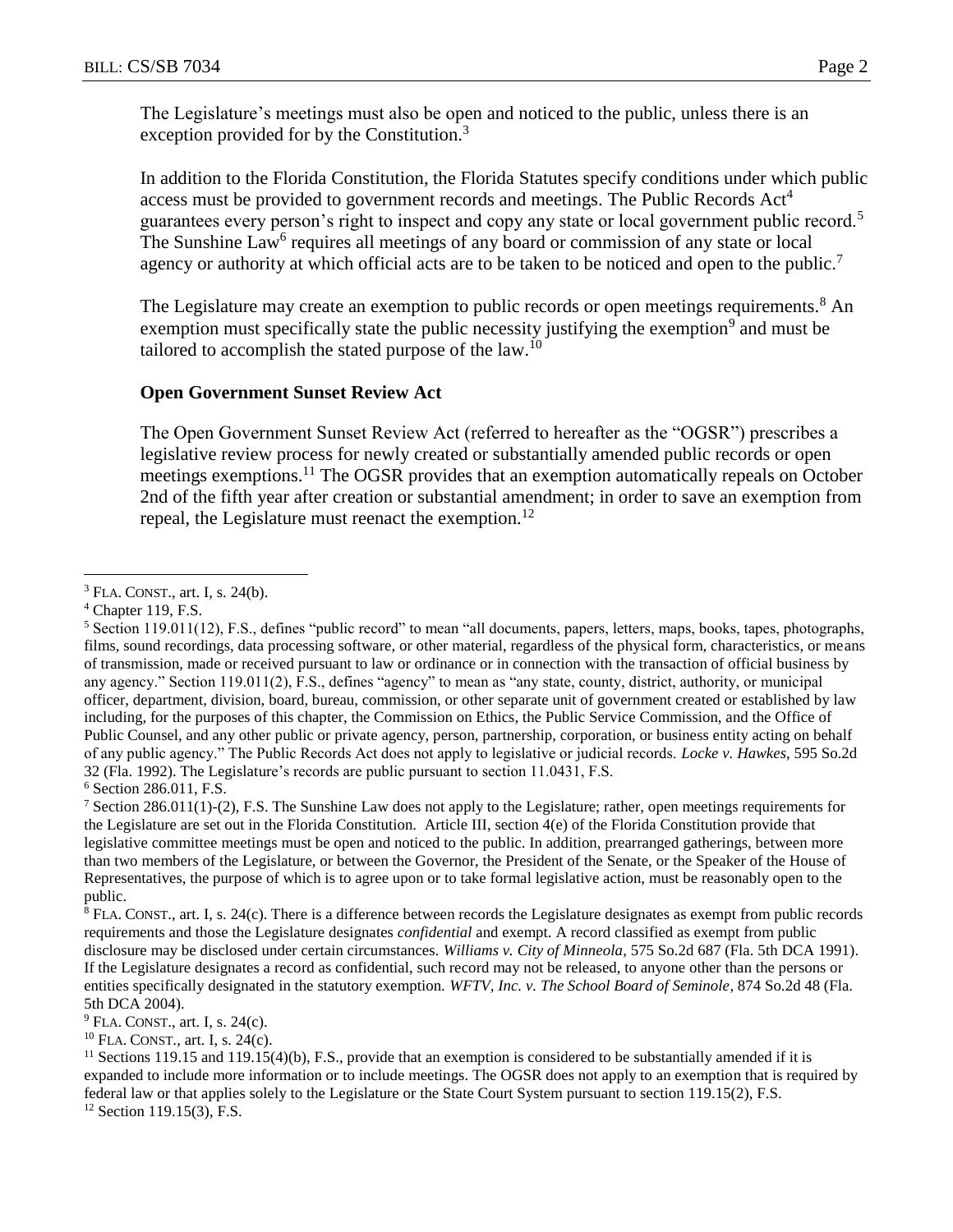The OGSR provides that a public records or open meetings exemption may be created or maintained only if it serves an identifiable public purpose and is no broader than is necessary.<sup>13</sup> An exemption serves an identifiable purpose if it meets one of the following criteria:

- It allows the state or its political subdivision to effectively and efficiently administer a program, and administration would be significantly impaired without the exemption;<sup>14</sup>
- Releasing sensitive personal information would be defamatory or would jeopardize an individual's safety. If this public purpose is cited as the basis of an exemption, however, only personal identifying information is exempt;<sup>15</sup> or
- It protects trade or business secrets.<sup>16</sup>

In addition, the Legislature must find that the identifiable public purpose is compelling enough to override Florida's open government public policy and that the purpose of the exemption cannot be accomplished without the exemption.<sup>17</sup>

The OGSR also requires specific questions to be considered during the review process.<sup>18</sup> In examining an exemption, the OGSR asks the Legislature to carefully question the purpose and necessity of reenacting the exemption.

If, in reenacting an exemption, the exemption is expanded, then a public necessity statement and a two-thirds vote for passage are required.<sup>19</sup> If the exemption is reenacted without substantive changes or if the exemption is narrowed, then a public necessity statement and a two-thirds vote for passage are *not* required. If the Legislature allows an exemption to sunset, the previously exempt records will remain exempt unless provided for by law.<sup>20</sup>

## **Public Records Exemption Under Review: Voter Stalking Exemption**

The 2010 Legislature created a public-records exemption for specific personal information of voters and voter registrants who identify themselves as victims of stalking or aggravated stalking (hereinafter, the "voter stalking exemption").<sup>21</sup> The purpose of the exemption is to allow these individuals to fully participate in the electoral process without fear of their home addresses being made public or their location being narrowed down to a particular voting precinct.<sup>22</sup> Specifically,

 $\overline{a}$ 

- What specific records or meetings are affected by the exemption?
- Whom does the exemption uniquely affect, as opposed to the general public?
- What is the identifiable public purpose or goal of the exemption?
- Can the information contained in the records or discussed in the meeting be readily obtained by alternative means? If so, how?
- Is the record or meeting protected by another exemption?
- Are there multiple exemptions for the same type of record or meeting that it would be appropriate to merge?

<sup>21</sup> Ch. 2010-115, s. 1, LAWS OF FLA.

 $13$  Section 119.15(6)(b), F.S.

<sup>&</sup>lt;sup>14</sup> Section 119.15(6)(b)1., F.S.

<sup>15</sup> Section 119.15(6)(b)2., F.S.

<sup>&</sup>lt;sup>16</sup> Section 119.15(6)(b)3., F.S.

<sup>17</sup> Section 119.15(6)(b), F.S.

 $18$  Section 119.15(6)(a), F.S. The specified questions are:

 $19$  FLA. CONST., art. I, s. 24(c).

 $20$  Section 119.15(7), F.S.

<sup>22</sup> *Id.* at s. 3.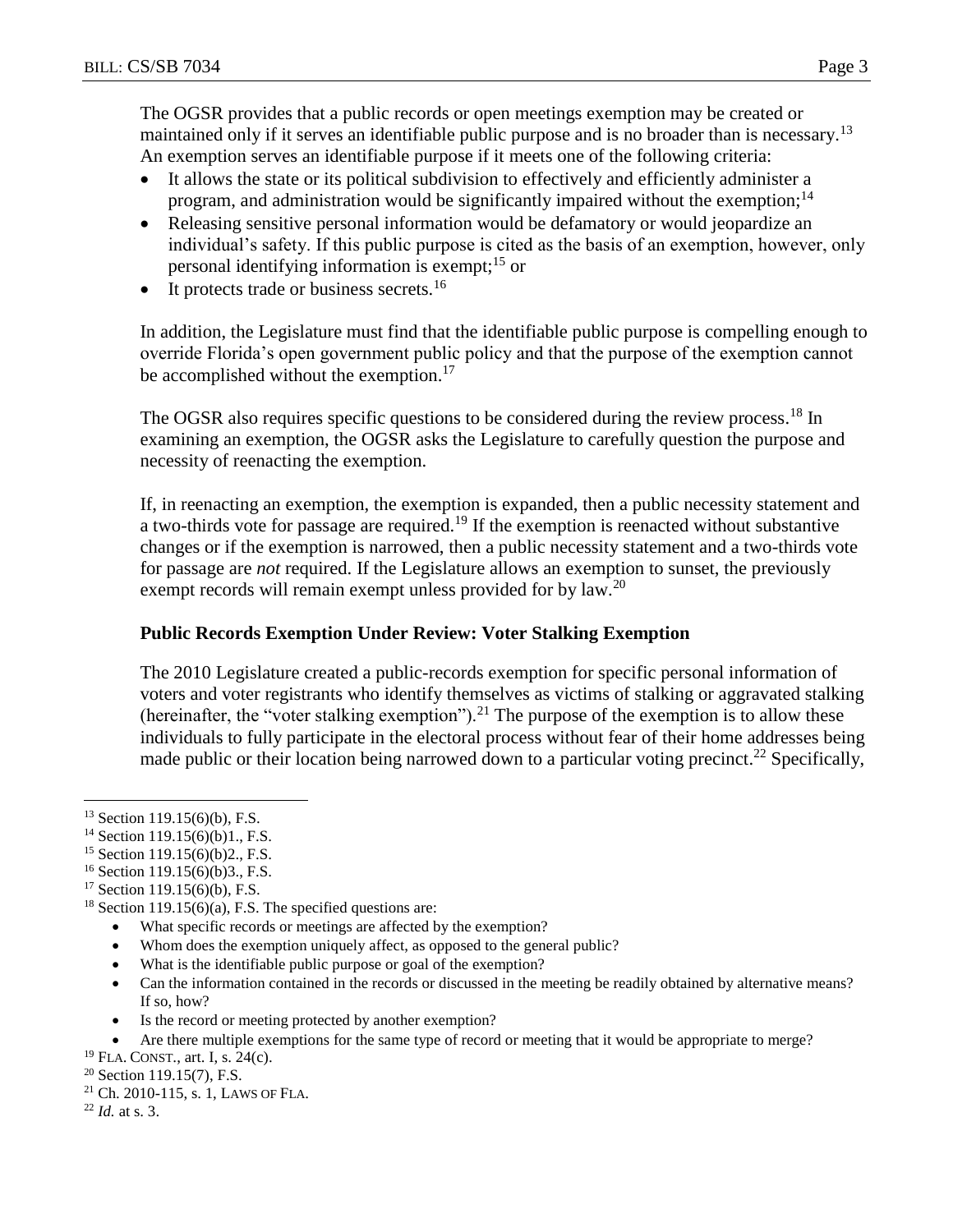the Legislature exempted the names, addresses, and phone numbers of victims of stalking or aggravated stalking in the same manner as participants in the Attorney General's Address Confidentiality Program for Victims of Domestic Violence ("the Program").

In order for the exemption to take effect, an individual must file a sworn statement that he or she was victim of stalking with the Office of the Attorney General  $(OAG)$ .<sup>23</sup> The OAG provides the voter with documentation which permits the voter to register with the Supervisor of Elections without his or her actual name, address and phone number being subject to public disclosure. Voters who are already registered with the Supervisor of Election may request that their information be made exempt from public disclosure.<sup>24</sup>

According to the OAG, there are only about 50 stalking victims participating in the Program, almost half of which are household members of victims who are eligible to participate.<sup>25</sup> But despite its relatively minor scope, the OAG stressed the *critical* importance of the exemption to those individuals and their families who are benefitting from its protection.<sup>26</sup> Consequently, the OAG, the Florida Division of Elections, and the Florida State Association of Supervisors of Elections (FSASE) all support maintaining the current exemption.

The voter stalking exemption is due to expire under the Open Government Sunset Review Act on October 2, 2015, if not reenacted by the Legislature.

## **III. Effect of Proposed Changes:**

The bill continues the voter stalking exemption by removing the scheduled repeal of the exemption, and transferring those exemption to s. 741.4651, F.S., to be closer in proximity in the statutes to the public records exemption for the Address Confidentiality Program for Victims of Domestic Violence – a similar program administered by the Department of Legal Affairs.

The bill takes effect October 1, 2015.

#### **IV. Constitutional Issues:**

A. Municipality/County Mandates Restrictions:

None.

B. Public Records/Open Meetings Issues:

None.

 $\overline{a}$ 

<sup>23</sup> *Id.* at s. 1 (codified at Section 98.0585(3), F.S. (2010)).

<sup>&</sup>lt;sup>24</sup> Florida Department of State Processing Voters Who are Participants in the Address Confidentiality Program Training for Supervisors of Elections PowerPoint slides dated May 2014, on file with the Senate Committee on Governmental Oversight and Accountability.

<sup>&</sup>lt;sup>25</sup> Telephone conversation between Tim Frizzell, Assistant Attorney General, Victim Services, Office of the Attorney General, and Jonathan Fox, Chief Attorney, Senate Ethics and Elections Committee (July 16, 2014).

<sup>26</sup> *Id.* The position of the AG's office is that if the exemption protects *just one person* it is worth keeping, because of the gravity of the potential consequences involved. *Id.*